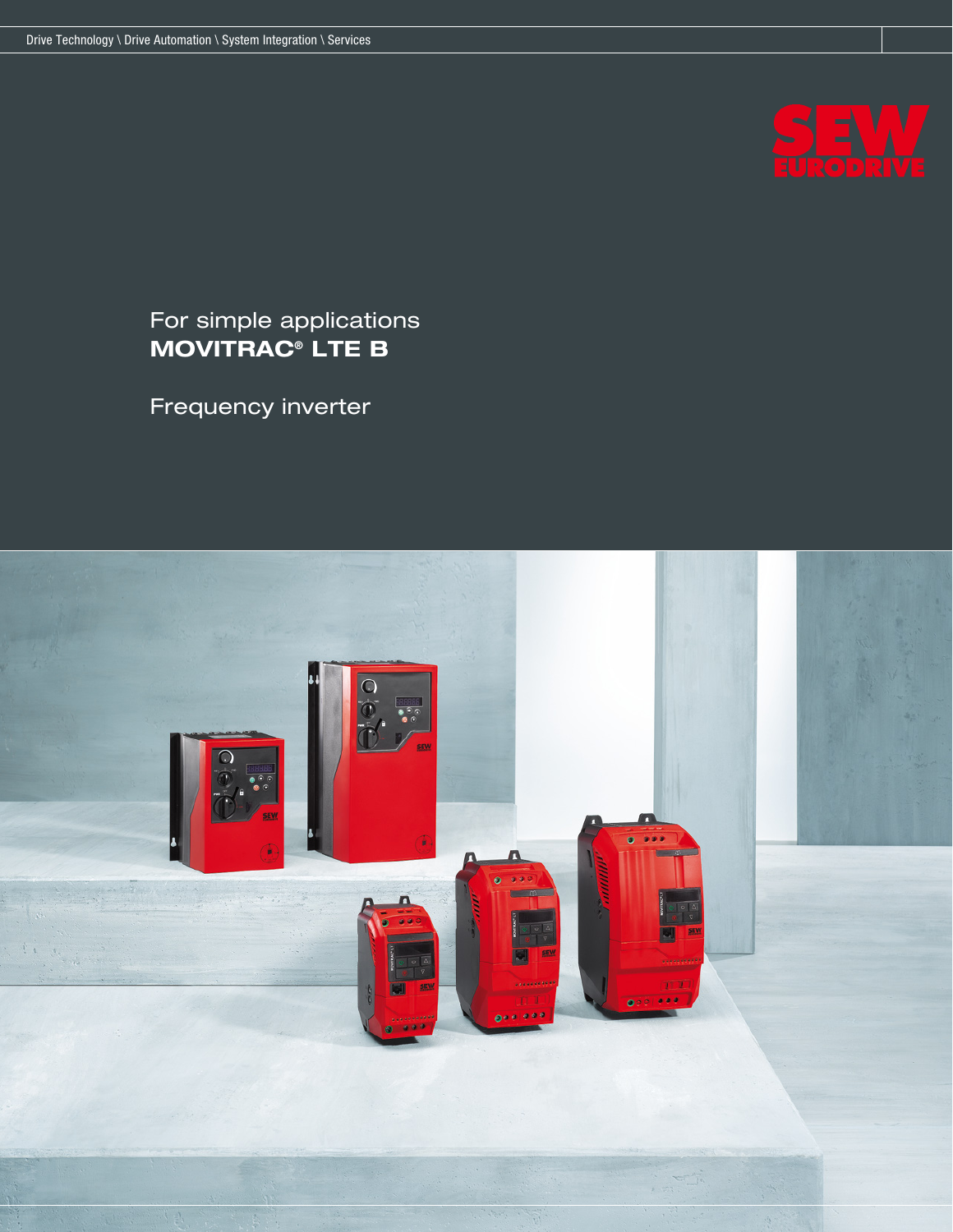## Quick solution for simple applications

The new MOVITRAC® LTE B frequency inverter is ideally suited for simple applications. It was designed and developed for speed control of asynchronous motors and is ideal for implementing tasks in conveyor applications, such as small, modular conveyor belts, fans and pumps, in a very economical manner.

The MOVITRAC® LTE B frequency inverter proves itself through its adjusted scope of functions for simple applications. User-friendly operation allows for fast and easy integration. It goes without saying that this versatile frequency inverter meets the high quality standards of SEW-EURODRIVE.

MOVITRAC® LTE B is available in three sizes in the power range from 0.5 to 15 HP for 115 V, 230 V and 460 V supply voltages. In addition to the standard version that provides IP20 level protection for installation in the control cabinet, SEW-EURODRIVE also offers a version with IP55/ NEMA 12k protection for use under specific environmental conditions. This means MOVITRAC® LTE B will also operate reliably in environments where they are exposed to dust and water.

### MOVITRAC® LTE B at a glance

- 3 sizes for the power range from 0.5 ...15 HP
- Supply voltages: 1-phase 115 V and 230 V, 3-phase 230 V and 460 V
- 40 configurable parameters
- Enclosures: IP20/NEMA 1 (control cabinet) and IP55/NEMA 12k-housing
- Integrated brake chopper sizes 2+3S
- Very compact design
- Easy and quick installation and startup
- Parameter module for data security
- Integrated operating panel for easy operation
- Integrated EMC filter (optional)
- Pull-out reference guide
- Optional: external operating panel
- Connection to fieldbuses via DFx gateways
- Conform to EN 61800-5-1, EN 61800-3, EN 55011
- Meets  $\bullet$ ,  $\mathcal{Q}$ , UL508, C22.2 No. 14 standards

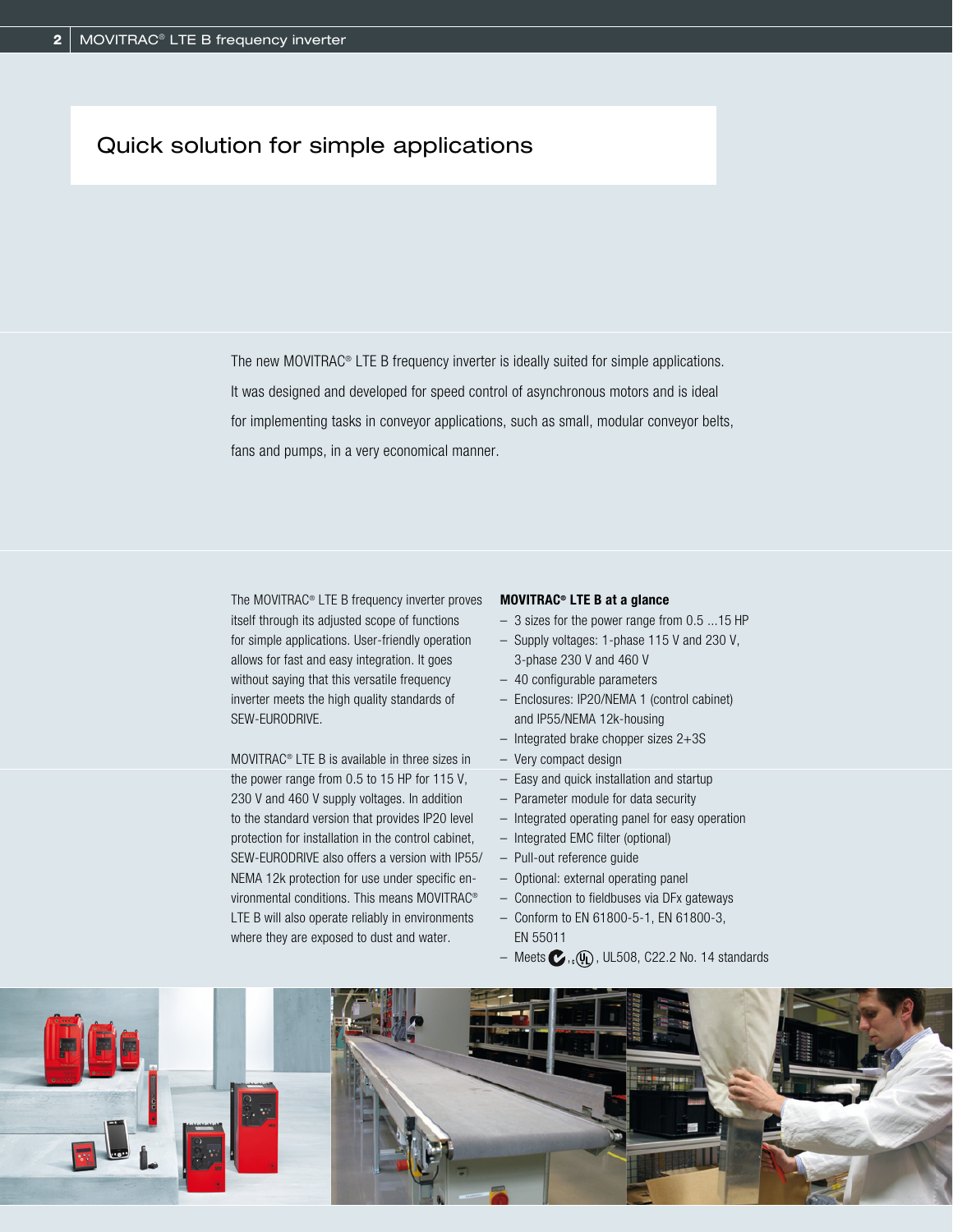| Supply voltage $V_{AC}$ : 1 x 100  115 ± 10 %  |                     |                             |             |                                                          |                       |
|------------------------------------------------|---------------------|-----------------------------|-------------|----------------------------------------------------------|-----------------------|
| MOVITRAC <sup>®</sup> LTE B type               | Power range<br>[HP] | Rated output current<br>[A] | <b>Size</b> | Dimensions in mm / $W \times H \times D$<br>IP20-housing | IP55/NEMA 12k-housing |
| $0004 - 101 - 1 - x0$<br>$0008 - 101 - 1 - x0$ | 0.5<br>1.0          | 2.3<br>4.3                  |             | 80 x 165 x 125                                           | 140 x 200 x 162       |
| $0011 - 101 - 4 - x0$                          | 1.5                 | 5.8                         |             | $100 \times 220 \times 145$                              | 165 x 310 x 176       |
| Frequency Hz: 50 $60 \pm 5$ %                  |                     |                             |             |                                                          |                       |

| Supply voltage $V_{\text{av}}$ : 1 x 200  240 ± 10 % |                         |                             |             |                                              |                      |  |  |
|------------------------------------------------------|-------------------------|-----------------------------|-------------|----------------------------------------------|----------------------|--|--|
| MOVITRAC <sup>®</sup> LTE B type                     | Power range<br>[HP]     | Rated output current<br>[A] | <b>Size</b> | Dimensions in mm / W x H x D<br>IP20-housing | IP <sub>55</sub> /NE |  |  |
| $0004 - 201 - 1 - x0$                                | $0.5^{\circ}$<br>$\sim$ | 2.3<br>$\sim$               |             | 80 x 165 x 125                               | $140 \times 2$       |  |  |

| $0008 - 201 - 1 - x0$<br>$0015 - 201 - 1 - x0$ | 1.0<br>2.0 | 4.3<br>7.0  |   |                 |                 |  |
|------------------------------------------------|------------|-------------|---|-----------------|-----------------|--|
| $0015 - 201 - 4 - x0$<br>$0022 - 201 - 4 - x0$ | 2.0<br>3.0 | 7.0<br>10.5 | 2 | 100 x 220 x 145 | 165 x 310 x 176 |  |
| Frequency Hz: 50  60 $\pm$ 5 %                 |            |             |   |                 |                 |  |

| Supply voltage $V_{AC}$ : 3 x 200  240 ± 10 %  |                     |                             |               |                                                          |                             |
|------------------------------------------------|---------------------|-----------------------------|---------------|----------------------------------------------------------|-----------------------------|
| MOVITRAC <sup>®</sup> LTE B type               | Power range<br>[HP] | Rated output current<br>[A] | <b>Size</b>   | Dimensions in mm / $W \times H \times D$<br>IP20-housing | IP55/NEMA 12k-housing       |
| $0015 - 203 - 4 - x0$<br>$0022 - 203 - 4 - x0$ | 2.0<br>3.0          | 7.0<br>10.5                 | $\mathcal{P}$ | $100 \times 220 \times 145$                              | 165 x 310 x 176             |
| $0040 - 203 - 4 - x0$                          | 5.0                 | 18.0                        | 3S            | $130 \times 250 \times 160$                              | $220 \times 390 \times 220$ |
| Frequency Hz: 50 $60 \pm 5$ %                  |                     |                             |               |                                                          |                             |

|                                | Supply voltage $V_{AC}$ : 3 x 380  480 ± 10 %                           |                     |                             |               |                                                            |                       |
|--------------------------------|-------------------------------------------------------------------------|---------------------|-----------------------------|---------------|------------------------------------------------------------|-----------------------|
|                                |                                                                         |                     |                             |               |                                                            |                       |
|                                | MOVITRAC <sup>®</sup> LTE B type                                        | Power range<br>[HP] | Rated output current<br>[A] | <b>Size</b>   | Dimensions in mm / W $\times$ H $\times$ D<br>IP20-housing | IP55/NEMA 12k-housing |
|                                | $0008 - 503 - 1 - x0$<br>$0015 - 503 - 1 - x0$                          | 1.0<br>2.0          | 2.2<br>4.1                  |               | 80 x 165 x 125                                             | 140 x 200 x 162       |
|                                | $0015 - 503 - 4 - x0$<br>$0022 - 503 - 4 - x0$<br>$0040 - 503 - 4 - x0$ | 2.0<br>3.0<br>5.0   | 4.1<br>5.8<br>9.5           | $\mathcal{P}$ | 100 x 220 x 145                                            | 165 x 310 x 176       |
|                                | $0055 - 503 - 4 - x0$<br>$0075 - 503 - 4 - x0$                          | 7.5<br>10           | 14.0<br>18.0                | 3S            | $130 \times 250 \times 160$                                | 220 x 390 x 220       |
|                                | $0110 - 503 - 4 - x0$                                                   | 15                  | 24.0                        |               |                                                            |                       |
| Frequency Hz: 50  60 $\pm$ 5 % |                                                                         |                     |                             |               |                                                            |                       |

xxxx-xxx-x-\*00 = IP20-housing, xxxx-xxx-x-\*10/\*20 = IP55/NEMA 12k-housing

IP55/NEMA 12k-housing

140 x 200 x 162